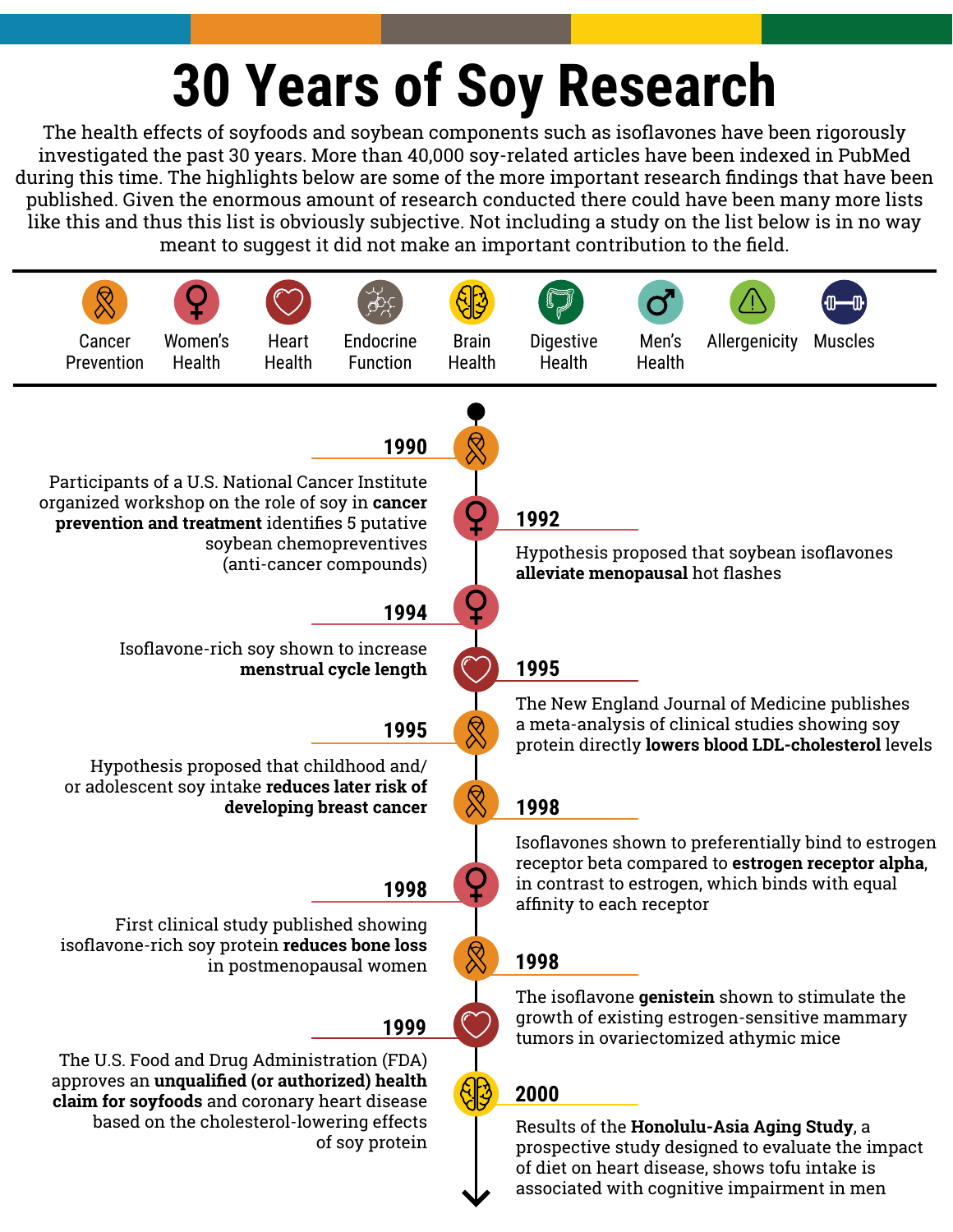### **2001**

First clinical study published showing soy improves **cognitive function** in young men and women

### **2002**

Research in rats reveals isoflavones inhibit the activity of **thyroid peroxidase** and potentially serves as an alternate substrate for iodination

### **2003**

Isoflavones shown to improve **cognitive function** in postmenopausal women

### **2006**

Narrative review concludes **neither soy nor isoflavones affect thyroid function** in euthyroid individuals

### **2007**

**FDA** announces its intention to reevaluate the evidence in support of the existing soy protein health claim

### **2010**

Large and long-term clinical study fails to show isoflavones improve **bone health** in postmenopausal women

### **2010**

Narrative review concludes **neither soy nor isoflavones feminize men**

### **2012**

Research indicates isoflavones are **unlikely to exacerbate thyroid function** in individuals whose iodine intake is marginal

### **2012**

The **American Cancer Society** and the **American Institute for Cancer Research** conclude soyfoods can be safely consumed by breast cancer patients

### **2002**

The isoflavone genistein shown to improve **endothelial function** in postmenopausal women

### **2002**

Hypothesis proposed that individuals who host the intestinal bacteria capable of converting the isoflavone daidzein into equol are more likely to benefit from soyfood intake

### **2004**

Narrative review concludes soy protein inhibits absorption of **levothyroxine**

### **2006**

The **American Heart Association** endorses soyfoods for their healthful components (high content of polyunsaturated fats, fiber, vitamins, and minerals and low content of saturated fat) but questions the hypocholesterolemic effect of soy protein **2009**

Large Chinese prospective study shows post-diagnosis soy intake was significantly associated with **reduced risk of recurrence and breast cancer-specific mortality.**

### **2010**

 $\sigma$ 

Meta-analysis shows **neither soy nor isoflavones affect testosterone** levels in men

### **2011**

Research suggests isoflavones may cause progression of subclinical **hypothyroidism** to overt hypothyroidism

### **2012**

Meta-analysis of clinical studies shows **isoflavones alleviate menopausal hot flashes**